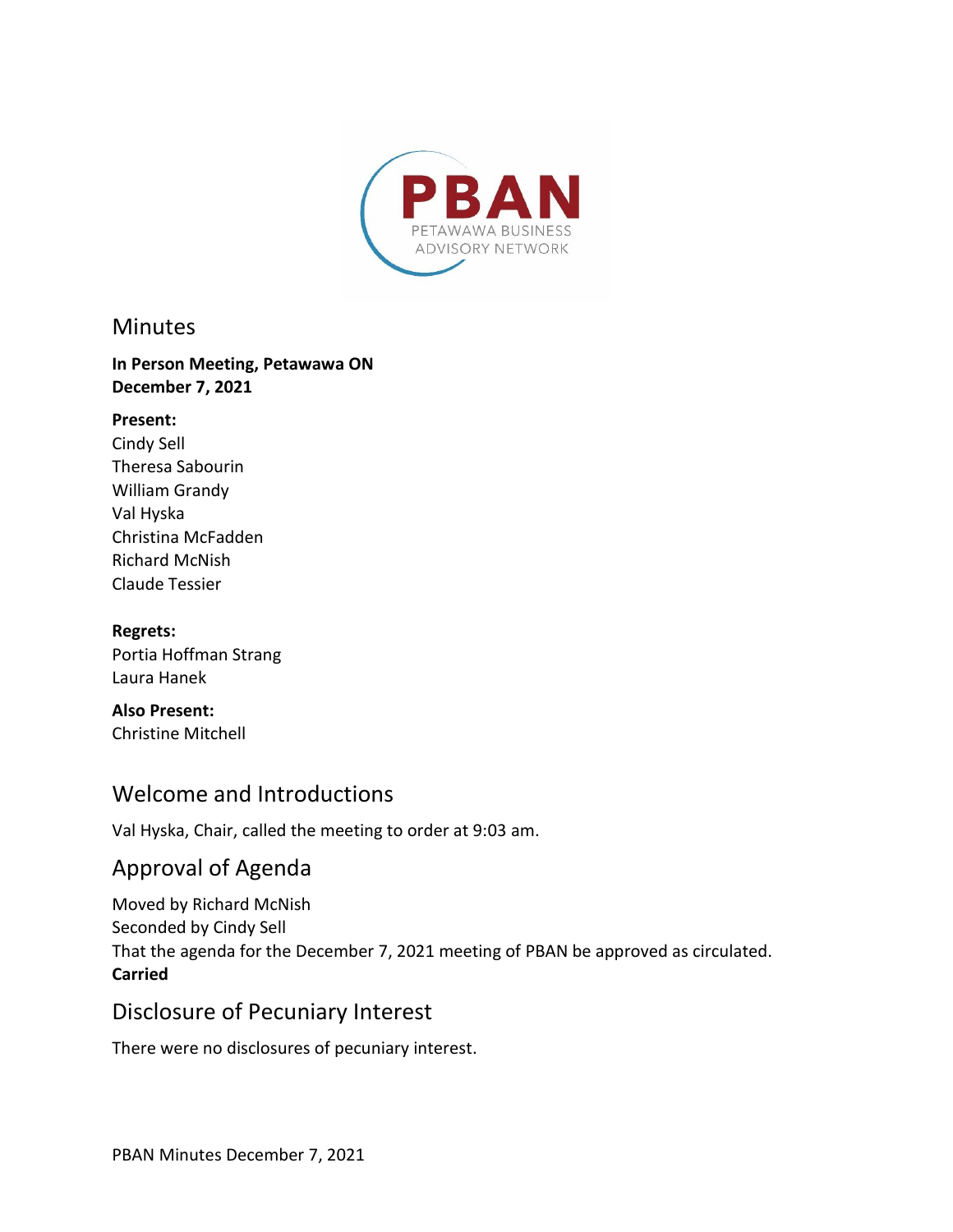# Approval of Minutes

Moved by Theresa Sabourin Seconded by Richard McNish That the minutes of November 2, 2021, be approved. **Carried**

# Old Business

#### 1. Business Grants/Programs and Resources

Christine reported that e-news documents were created and circulated on November 16, and December 1, 2021.

- · **OHTO Skills Development:** The [OHTO Skills Development fund](https://comewander.ca/app/uploads/2021/09/TRIP-Skills-Development-Guidelines-2021-22-FINAL.pdf) can support tourism businesses with up to \$2,500 of financial support for projects in following categories, Digital Skillset and E-Commerce, Business Development Support, Customer Service and Recruitment & Retention. The funding must be used by March 31, 2022 and applications are accepted until funding is depleted.
- · **My Main Street:** This federal program, [My Main Street](https://mymainstreet.ca/), has reopened the [Community Activator](https://mymainstreet.ca/activator-program) fund for a second intake. Applications must be submitted by February 1, 2022.
- · **Francophone Job Creation Program:** Providing opportunity to support 50% wage subsidy, the Francophone Job Creation program is administered through the RCCFDC. Employment after September 24<sup>th</sup> and before March 31, 2022 may be eligible for this funding.
- · **Staycation Tax Credit:** As part of the Ontario Government Fall Economic Statement the Staycation Tax Credit was introduced as a short term tourism support benefit. The 20% personal income tax credit can be claimed against eligible accommodation expenses in 2022.
- · **Community Improvement Plan (CIP):** The Petawawa CIP appeal period has ended. Applicants interested in learning more about this local matching funds program should review the material provided on the municipal website at [Community Improvement Plan \(CIP\) -](https://www.petawawa.ca/business/economic-development/community-improvement-plan-cip/) The Town of Petawawa.

#### 2. Main Street Digital Service Squad

With funding received through the Main Street Digital (MSD) program, the Town of Petawawa, has a resource person who can work with businesses one-on-one to explore the suite of opportunities available through [Digital Main Street](https://digitalmainstreet.ca/) portfolio. Interested businesses can reach out to Amanda via email at **business@petawawa.ca** to schedule support.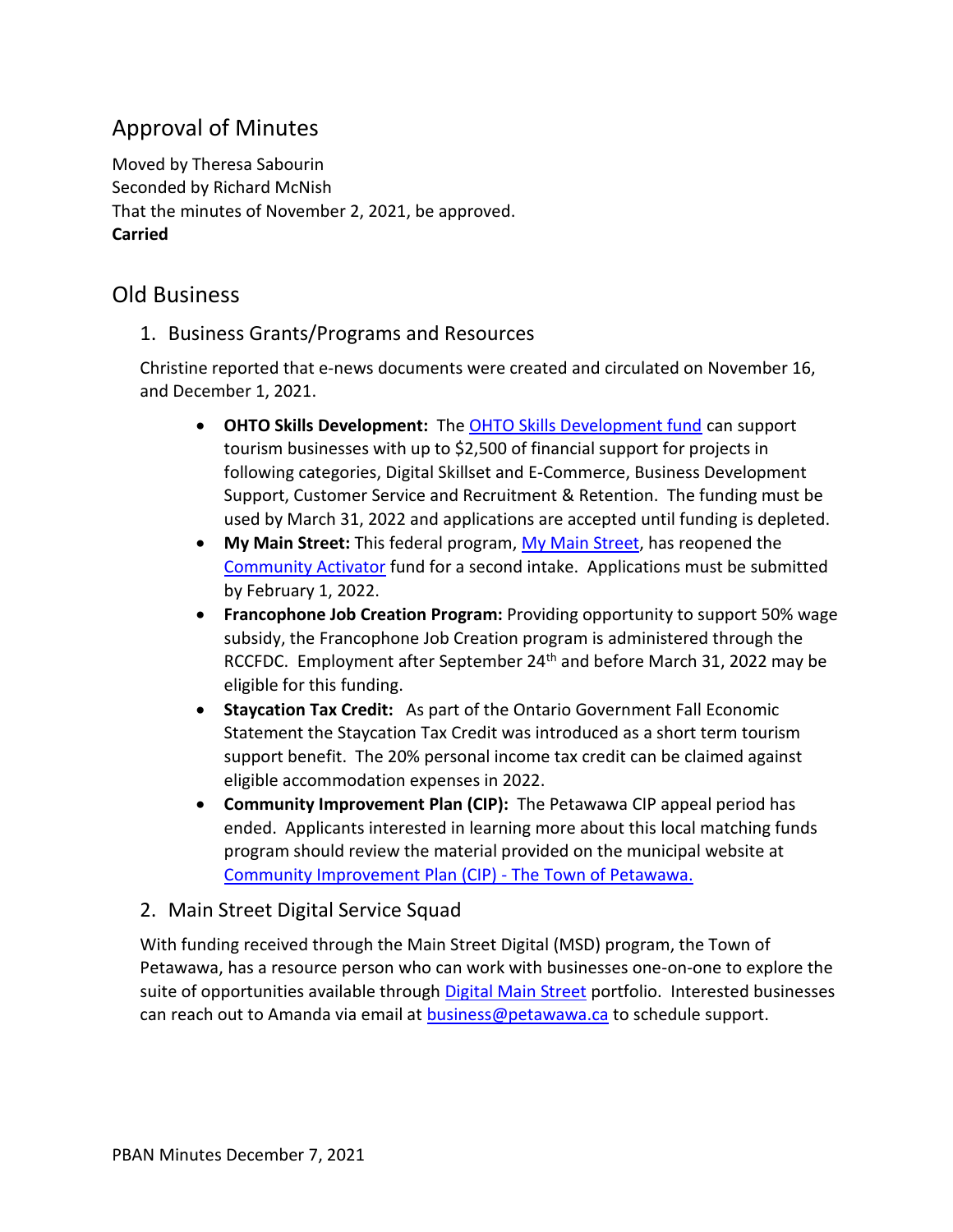### 3. Communications Protocol for Road Projects

The working group met electronically to discuss the development of a standardized communication protocol for businesses related to significant planned road projects. The actionable items proposed include communication portals, connection to direct project oversight resources, identified response time, notice periods, terms and method, signage at the project site, and feedback mechanisms for businesses. Val will next communicate with Mayor Sweet who can direct and respond to some of these considerations from a local roads perspective and provide liaison as we work with the County of Renfrew for any future road projects in Petawawa. It was reiterated that the County of Renfrew plans to conduct scheduled bridge work on the Petawawa River bridge in 2022.

## New Business

### 1. 2022 Renfrew County Winter Games

There are 80 days until the 2022 Renfrew County Winter Games are scheduled to take place at locales throughout the region the weekends of February 24-26<sup>th</sup> and March 3-6<sup>th</sup>. The winter games showcase athletes ages 12 -20 as they compete in more than 27 traditional sport and non-sport events. Site locations for specific events remain fluid but as of the current schedule sledge hockey will be played at the Civic Centre along with Artistic Swimming and Badminton/Squash at Dundonald Hall. Additional events for the immediate area include Fusal, Karate and potentially Field Hockey. The [2022 Renfrew County Winter](https://renfrewcounty2022.ca/)  [Games](https://renfrewcounty2022.ca/) website continues to be developed and will be a pivotal tool to advertise event locations and attract volunteers to support the event facilitation.

There was a discussion about supporting the 2020 Renfrew County Winter Games, creating welcoming messages for the athletes, providing some packages of offers from local businesses and highlighting volunteer opportunities for more engagement. Staff will proceed with identified actionable items in the early New Year.

### 2. 25<sup>th</sup> Anniversary Town Celebration Activities

The Town of Petawawa is celebrating the  $25<sup>th</sup>$  anniversary next year. A working committee is planning a four day festival to take place over the July  $1<sup>st</sup>$  weekend which marks the anniversary of amalgamation. A comfort station project, located along the Algonquin Trail has been approved and will be the Legacy project recognizing this milestone. Working with many organizations and community groups, the four days will be a celebration of the community and offer many varied programs, events and activities for all to enjoy.

PBAN has been asked to oversee the Picnic in the Park event. A discussion was held about this opportunity and how it could best be delivered with the intent of also supporting and highlighting as many local businesses as possible. Health and safety concerns for food preparation and transportation were identified as a potential concern. After some thought a concept was formulated that staff will research and review for discussion at a subsequent meeting.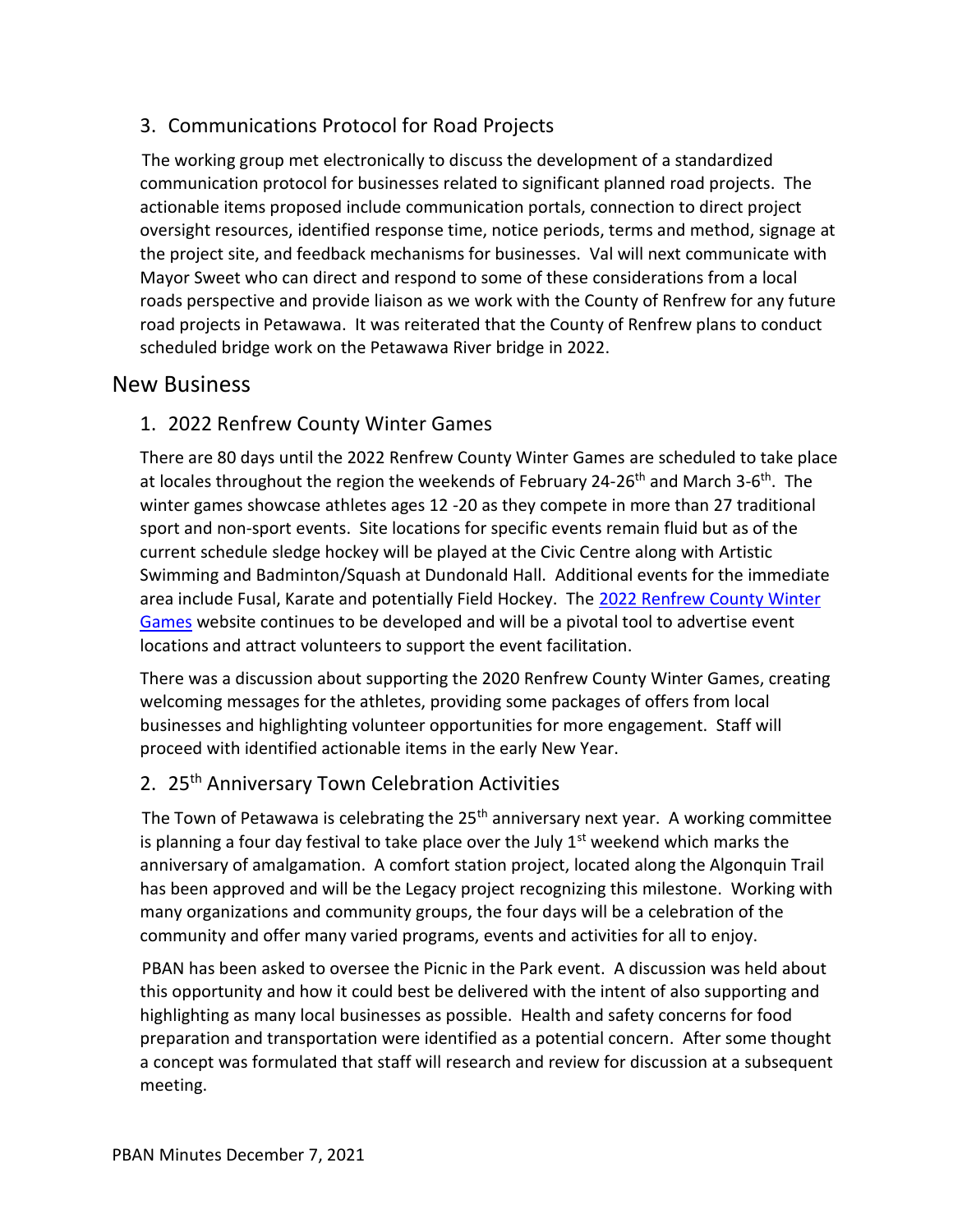## 3. Main Street Development Project Priorities

Based on completion of the CIP and noted elements identified in the municipal leadership section, specifically, Gateway Signage Enhancements, Improved Signage/Wayfinding/Branding, Streetscaping of Petawawa Blvd., Promotion of Public Art and Waterfront Area Enhancements, Christine asked if PBAN had any initiatives that they would like to champion and see realized in the community. Christine indicated that in order to be ready to submit applications under various funding programs or for annual budget consideration that necessary documentation had to be prepared and at the ready, which takes time and resources. Getting some projects shovel ready would greatly increase potential to see their realization. There was a discussion and the committee was invited to reflect and bring back ideas at a subsequent meeting.

# Correspondence

Christine indicated that members should have received an email from the CAO regarding the pending municipal vaccination policy.

# Information (Business Openings/Milestones/Celebrations)

- · Festival Hall Take a Seat Campaign. Individuals and businesses can sponsor a new seat for \$150 or a section of seats under a tiered sponsorship program. More details are available on the [municipal website](https://www.petawawa.ca/things-to-do/arts-heritage/festival-hall/).
- · Shop Petawawa site is a resource to support businesses who wish to load seasonal offers for easy reference and access. The PBAN social pages refer to this resource and often post a series of the offers to further share and support the business initiatives. As part of a holiday campaign, messages directing people to Shop Petawawa have been placed on the electronic message boards.
- · John Arsenault has purchased the property at 2996 Petawawa Blvd. and is working through the process to open the site as the new business location for Art-E-Motive. The former Art-E-Motive site, 3917 Petawawa Blvd. is currently listed for sale.
- · Fleurish held their grand opening celebration at their new location at 3191 Petawawa Blvd. on November 17<sup>th</sup>.

## Events

• The first Sounds of Business in 2022 will be at Looking Glass Toys and Games. Tickets are available online through Eventbrite and at the Community Services office. Tickets are \$25 per person. This program allows the public to experience a business and the local businesses services, food and drink, we bring for these exclusive after hours events.